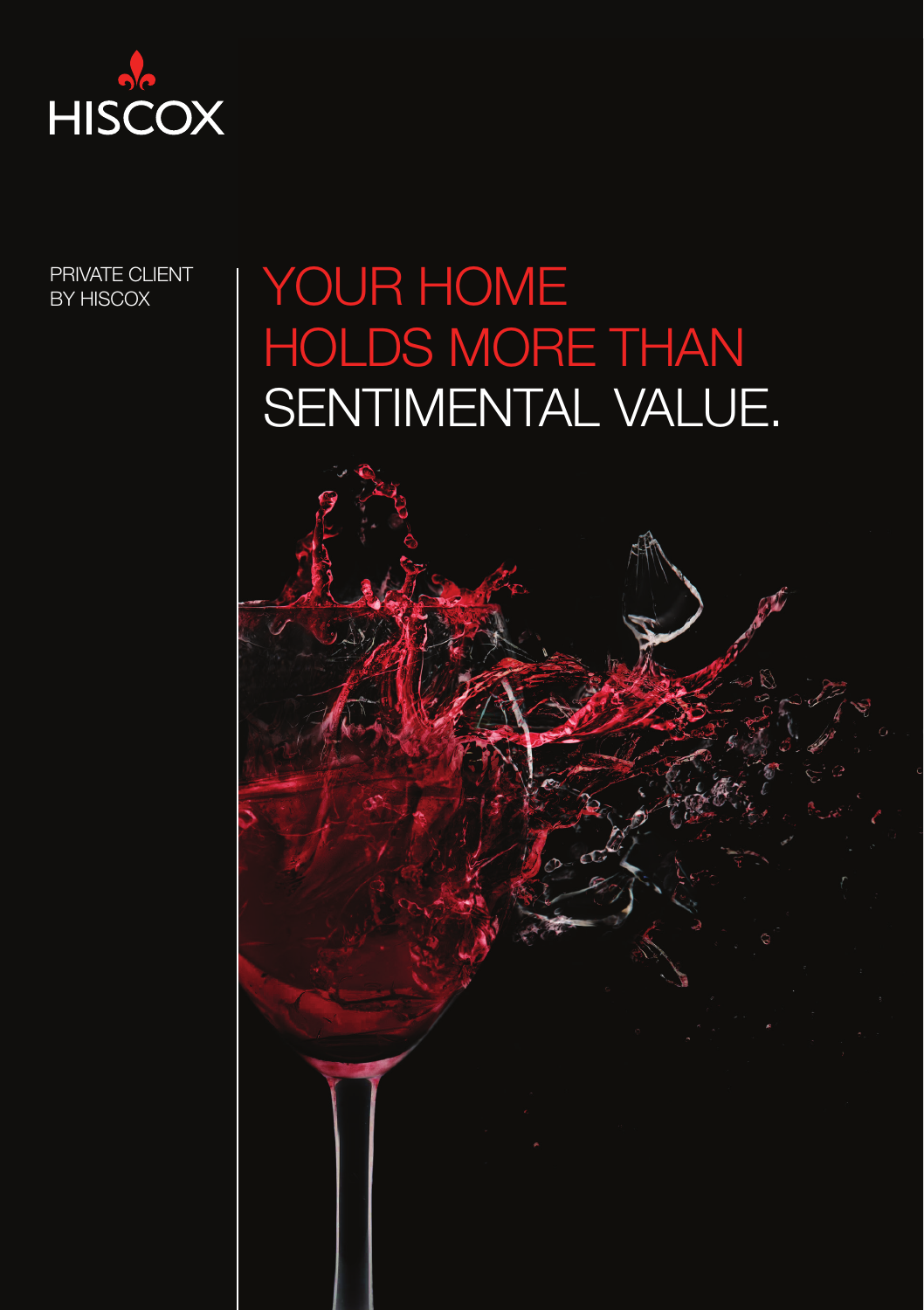Water damage from flooding in your library. your paintings stolen by burglars, a faulty electrical plug that starts a fire... these are the kind of dangers that put your real estate assets and movable property at risk. Your home holds more than sentimental value. Why wait for an incident to happen before you take action?

### Hiscox, a specialist insurer

Hiscox, insurer of choice for high net worth individuals, can boast more than 40 years of unique experience and knowledge of the problems associated with the assets of wealthy individuals.

Hiscox offers customised cover and personalised services tailored to your lifestyle and needs. Our dedicated teams make an individual assessment before offering you the best policy to protect the property that you hold dear.

### Our added value, at your service

As specialists, we know the value of quality service and a flexible approach. Our dedicated private client team ensure that at Hiscox you will find:

- a strong service culture, enabling us to meet your requirements
- in-depth knowledge of your risks and your expectations to enable us to offer you a personalised policy
- a network of experts in high-value households who can be called on at a moment's notice if an incident occurs.

### Claims settlement philosophy

We pay particular attention to the claims management process to ensure it is as flexible as possible. We start from the principle that your claim is fair and we do not try to interpret the policy to your disadvantage. If the claim is payable, we pay it. That's our philosophy, and our profession.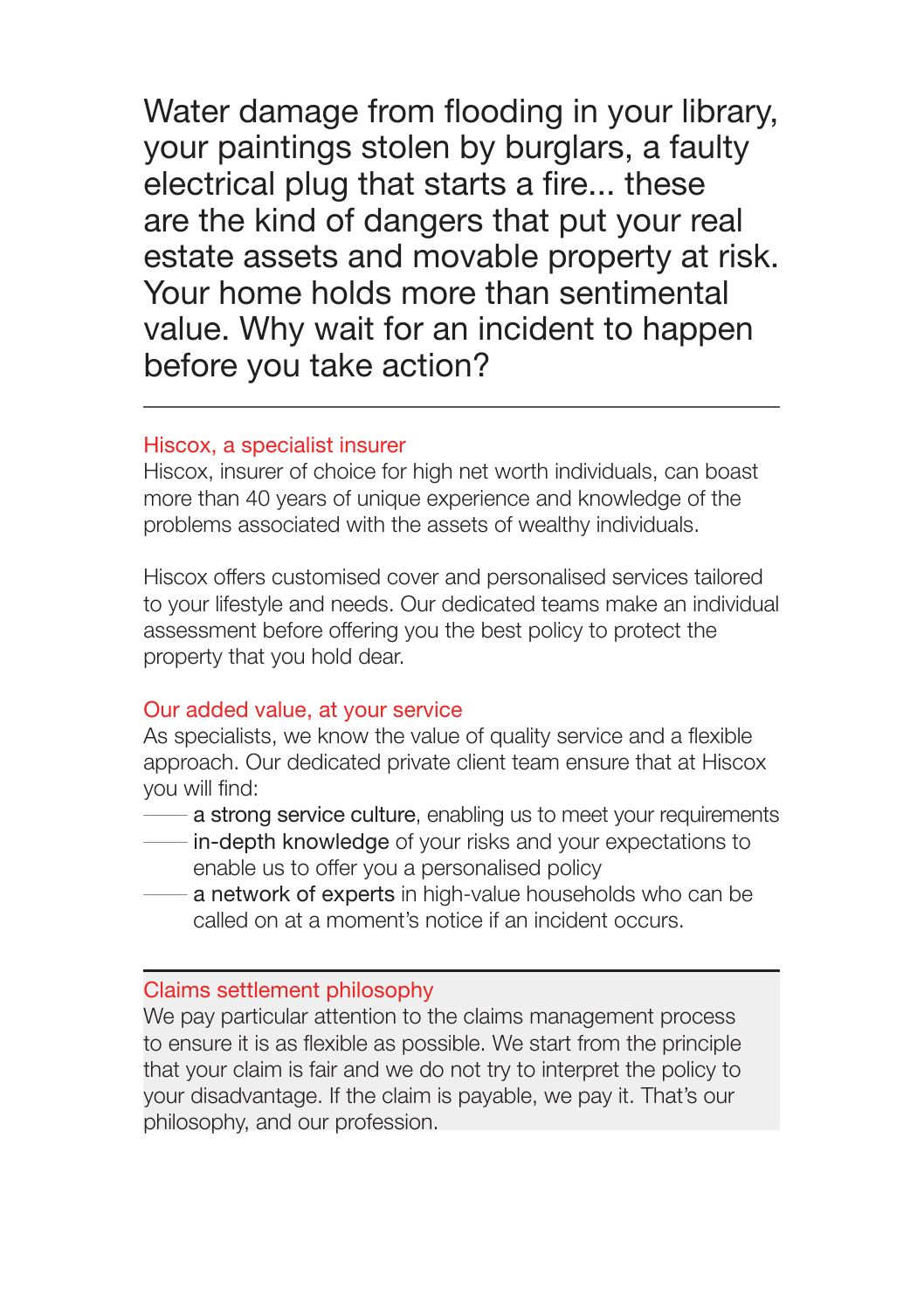#### Hiscox protects you

Private client insurance by Hiscox meets your requirements: it protects your movable assets (furniture, works of art, jewellery, etc.) as well as your main residence and/or second home, in France or abroad.

We offer a 'comprehensive' policy covering everything apart from exclusions, with complete cover specially designed to meet your needs. In particular, it offers the following benefits:

- restoration of your home to its original state (refurbishment, decorator's fees, etc.) and payment of compensation amounting to the equivalent new value of its contents, whatever their age
- compensation in the event of natural occurrences (storms, floods, etc.), even if a natural disaster has not been declared
- cover for your main building and your garages, parking spaces and any kind of outbuildings
- cover for your works of art, wine cellars, etc., including breakage, loss or theft
- and of course compensation for water damage (including the cost of repairing the leak) or damage caused by fire, ice, etc.

#### Hiscox offers you a risk assessment visit

Because we are familiar with the many different kinds of risks that can threaten your home, we arrange an on-site risk assessment. This enables us to assess the value of the assets that need to be insured and to determine what security measures are needed without substantially altering the premises.

## Examples of claims

Our policyholder's Italian marble bathroom was flooded, suffering water damage. Hiscox undertook to have the bathroom restored to its original state at a cost of €220,000. To preserve the value of our policyholder's home, marble from the same place of origin was used for the renovation. A thermostat failure in the wine cabinet of one of our policyholders resulted in 80 bottles of Château Petrus 2000 suffering irreversible damage, rendering them worthless. As we were unable to source equivalent bottles from the major wine merchants, Hiscox reimbursed the total value of these vintage wines for an amount of €150,000.